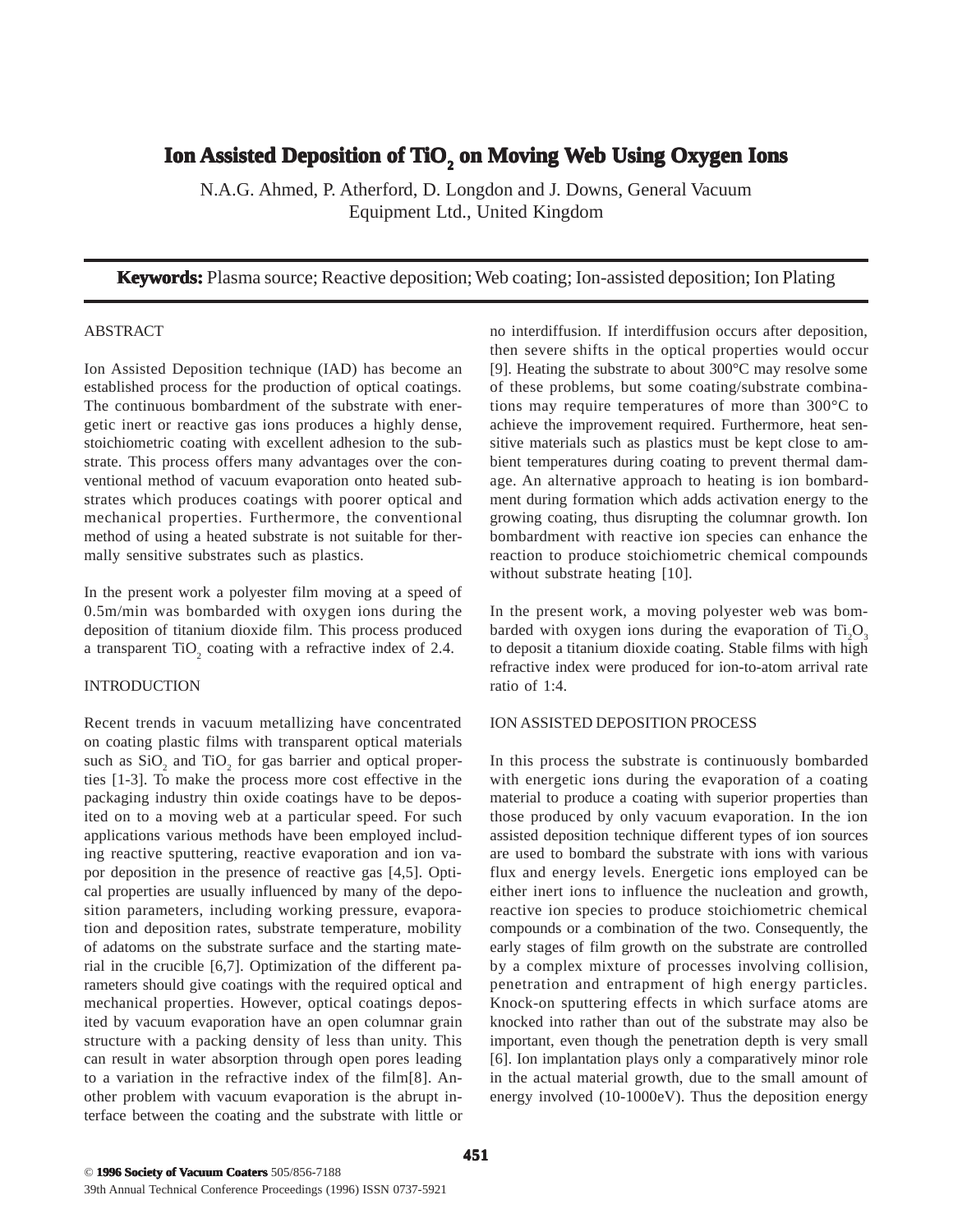(the transfer of energy from energetic ions and neutrals to the film and substrate atoms) and the associated mixing process represent the major contributions of the energetic particles. Figure 1 shows the effect of ion-solid interactions on various coating characteristics during the ion assisted deposition process.

The simultaneous ion bombardment of the growing coating can result in Pseudo-diffusion interfaces created by mixing coating material with the substrate. This can produce a graded interface resulting in enhanced adhesion. In reactive coating reactive ion species are used to replace the lost constituent elements such as oxygen which tend to dissociate at high temperature during evaporation. The fundamental effects of ion bombardment on film formation are summarized in Table I.



Table I Fundamental effects of ion bombardment on film formation

| <b>Process</b>                                                                                 | <b>Effect</b>                                                                                                                                                                                     |
|------------------------------------------------------------------------------------------------|---------------------------------------------------------------------------------------------------------------------------------------------------------------------------------------------------|
| Defect formation                                                                               | Nucleation sites, interfacial layer, increased<br>bonding                                                                                                                                         |
| Coating-substrate mixing                                                                       | Interface formation                                                                                                                                                                               |
| Surface cleaning                                                                               | Adhesion improvement, removal of oxides,<br>chemical reaction                                                                                                                                     |
| Deep etching<br>Ion species<br>Surface diffusion<br>Continuous bombardment<br>Ion implantation | Mechanical bonding<br>Chemical reaction, removal of<br>contaminants<br>Change in morphology, epitaxial film<br>Change in morphology, nucleation growth,<br>heating effects<br>Interface formation |
|                                                                                                |                                                                                                                                                                                                   |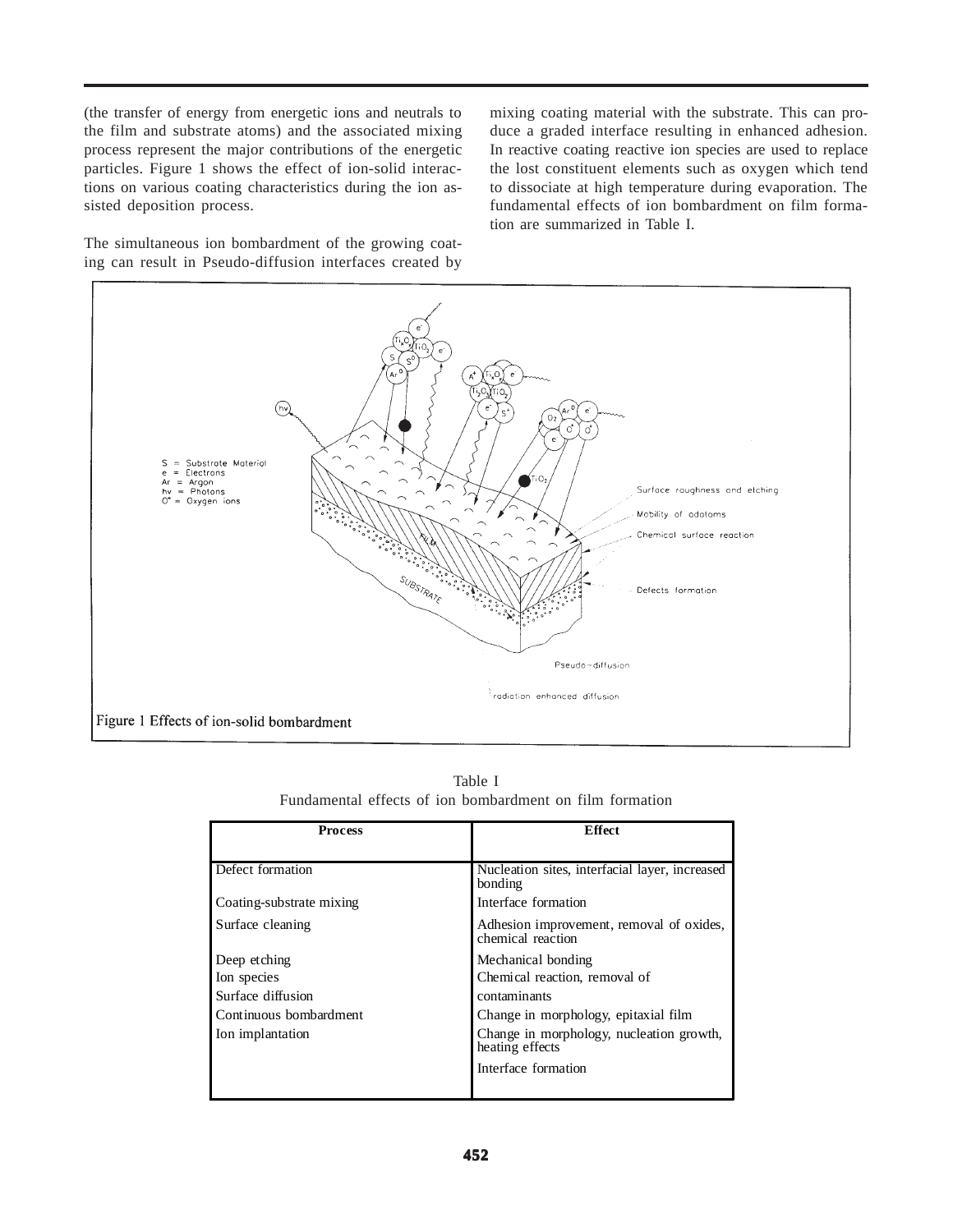

### HEAT LOAD ON THE WEB DURING OXIDE DEPOSI-**TION**

When plastic film is metallised, the heat load on the film is determined from the net balance of the heat generated during the coating process and heat transference into the drum. In reactive coating heat load on the web is generated by the following mechanisms[11,12];

- 1. Heat radiation from the source.
- 2. Heat of condensation of the deposited coating on the plastic film.
- 3. Heat of reaction to form the chemical compound.

The heat radiated from an evaporation boat or EB crucible can be approximated given its temperature, emissivity and exposed surface area. The heat of condensation is the heat liberated by the condensing vapor on the substrate surface during coating formation. This can be quantified fairly accurately given the latent heat of vaporization, latent heat of fusion, mean specific heat capacity, evaporation temperature and thickness of the coating material. The heat of reaction is the heat of formation of the chemical compound and occurs when the reactive ion species react with the dissociated evaporant which has lost some of its elements during evaporation. This can be calculated by assuming a partial dissociation and recombination of the evaporant near or on the substrate surface. Electron beam evaporators and ion guns can also generate some heat load on the web although by careful design this can be reduced substantially.

### EXPERIMENTAL WORK

The present work was carried out inside a 2m diameter, two zone vacuum web coater. The vacuum chamber, pumped down directly by rotary and diffusion pumps, contained unwind/rewind drives, water-cooled drum, oxygen ion source and water-cooled evaporation source. Figure 2 shows a schematic diagram of the experimental setup.

The oxygen ion source used in this work was capable of producing 1mA/cm² at a distance of 30 cm from the source with ions having an average energy of 100eV. The plastic web was bombarded with ions and electrons escaping from the ion source to prevent charge build up on the 50 µm polyester film. Prior to the evaporation and ion bombardment the chamber was pumped down to a base pressure of  $1 \times 10^{-5}$  mbar. During evaporation and ion bombardment the pressure was raised to  $3\times10^{-4}$ mbar. Oxygen flow rate through the ion source was fixed at 100sccm. Table II summarizes the evaporation conditions used in this work.

The evaporants used in the present work were TiO and  $Ti<sub>2</sub>O<sub>3</sub>$ . However, it was found that the latter had a better evaporation rate than TiO. Furthermore, the evaporated TiO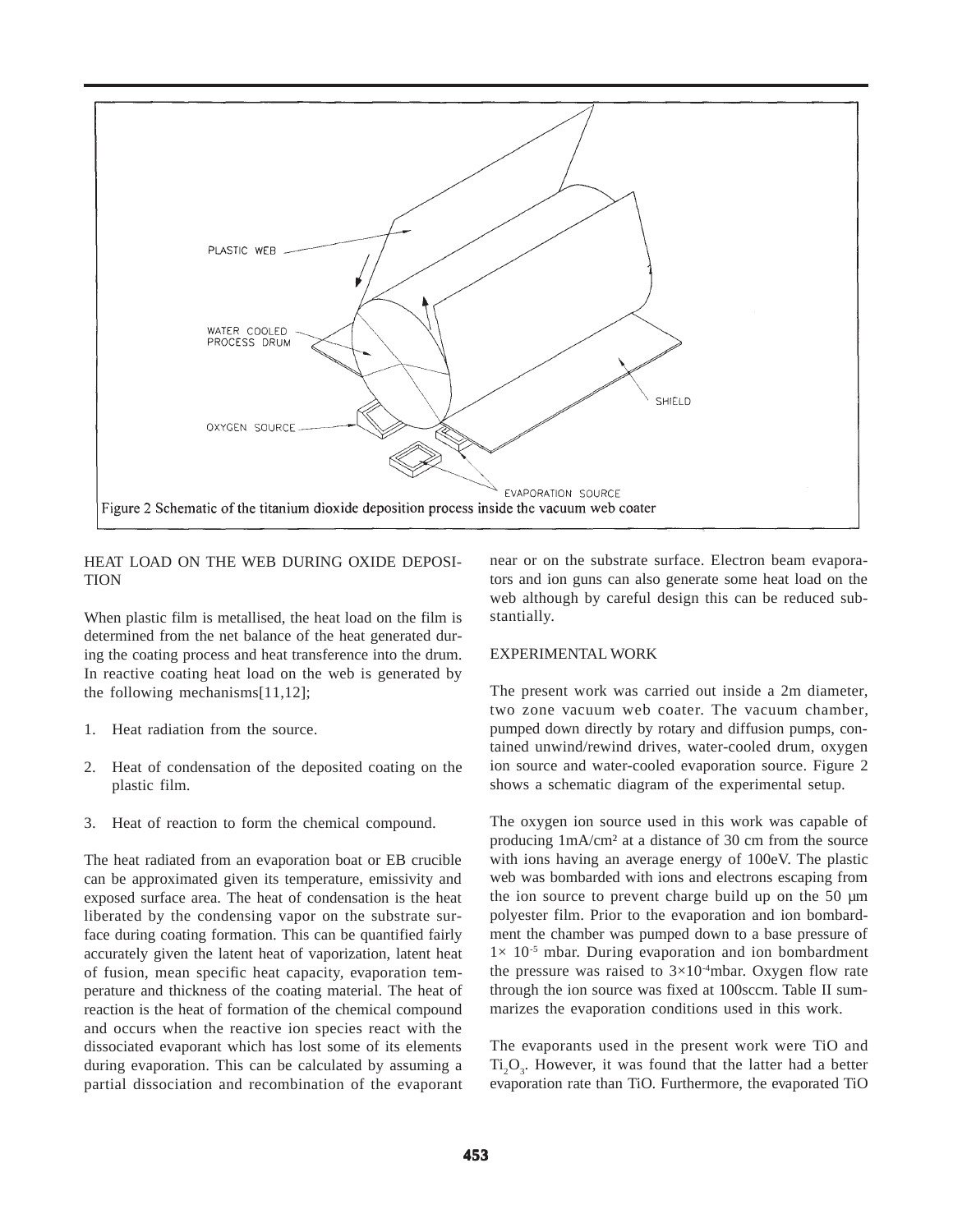coating on the polyester film showed a darker finish than that of the evaporated  $Ti_2O_3$  and this was probably due to the dissociation of the oxygen atoms and the formation of metallic rather than sub-oxide film on the web. As a result, the experimental work continued with only  $Ti_2O_3$  as the evaporant.

#### RESULTS AND DISCUSSION

Before activating the oxygen ion source, the evaporation rate of the  $Ti<sub>2</sub>O<sub>3</sub>$  was first optimized to achieve a uniform coating on the polyester web at a line speed of 0.5m/min. The polyester was then coated for 5-10 minutes before activating the ion source. The deposition rate in the present work was fixed at 1260 Å/min for a web speed of 0.5m/ min and a source-to-substrate distance of 33cm. The final thickness of the titanium dioxide coating on the polyester was 400 Å. Upon activating the oxygen ion source the colour of the coated polyester web changed from transparent light gray to colourless indicating a change in the refractive index of the film. Refractive indices of the ion assisted and un-assisted titanium oxide coatings were measured using a conventional spectrophotometer. The measurements indicated that the refractive index changed from 2.25 for the un-assisted coating to 2.4 for the ion assisted coating. Table III shows the typical process parameters used for oxygen ion bombardment near the web surface.

The total heat load on the polyester web at a line speed of 0.5 m/min was calculated and found to not exceed 1 W/ cm² as shown in Table IV. The most significant heat load is generated by heat radiation from the source. In the present work the process drum was not chilled and no thermal damage was observed on the polyester film during coating and ion bombardment.

Table II Evaporation parameters for titanium oxide coating

| Evaporated<br>material | Density<br>g/cc | Evap.<br>temp.<br>$^{\circ}C$ | Web speed<br>m/min | Evap<br>rate $g/s$ | <b>Specific</b><br>Evapor.<br>rate<br>$g/m^2s$ | <b>Vapour</b><br>press.<br>Pa | Mean<br>free path<br>cm | Particle<br>density<br>$part./m^3$ |
|------------------------|-----------------|-------------------------------|--------------------|--------------------|------------------------------------------------|-------------------------------|-------------------------|------------------------------------|
| Ti <sub>2</sub> O      | 4.6             | 1800                          | 0.5                | 0.00092            | 0.47                                           | 0.41                          | 7.5                     | $1.4\times10^{19}$                 |
| TiO                    | 4.9             | 1700                          | 0.5                | 0.00098            | 0.5                                            | 0.63                          | 4.6                     | $2.3\times10^{19}$                 |

Table III Process parameters for oxygen ion bombardment

| Evaporant | Web speed<br>m/min | <b>Deposition</b><br>rate<br>A/s | No.of TiOx atoms arriving<br>at the web $at/cm2s$ | $O^+$ ions<br>bombardment rate<br>ion/cm <sup>2</sup> S |
|-----------|--------------------|----------------------------------|---------------------------------------------------|---------------------------------------------------------|
|           | 0.5                | 21                               | $4 \times 10^{15}$                                | $1 \times 10^{15}$                                      |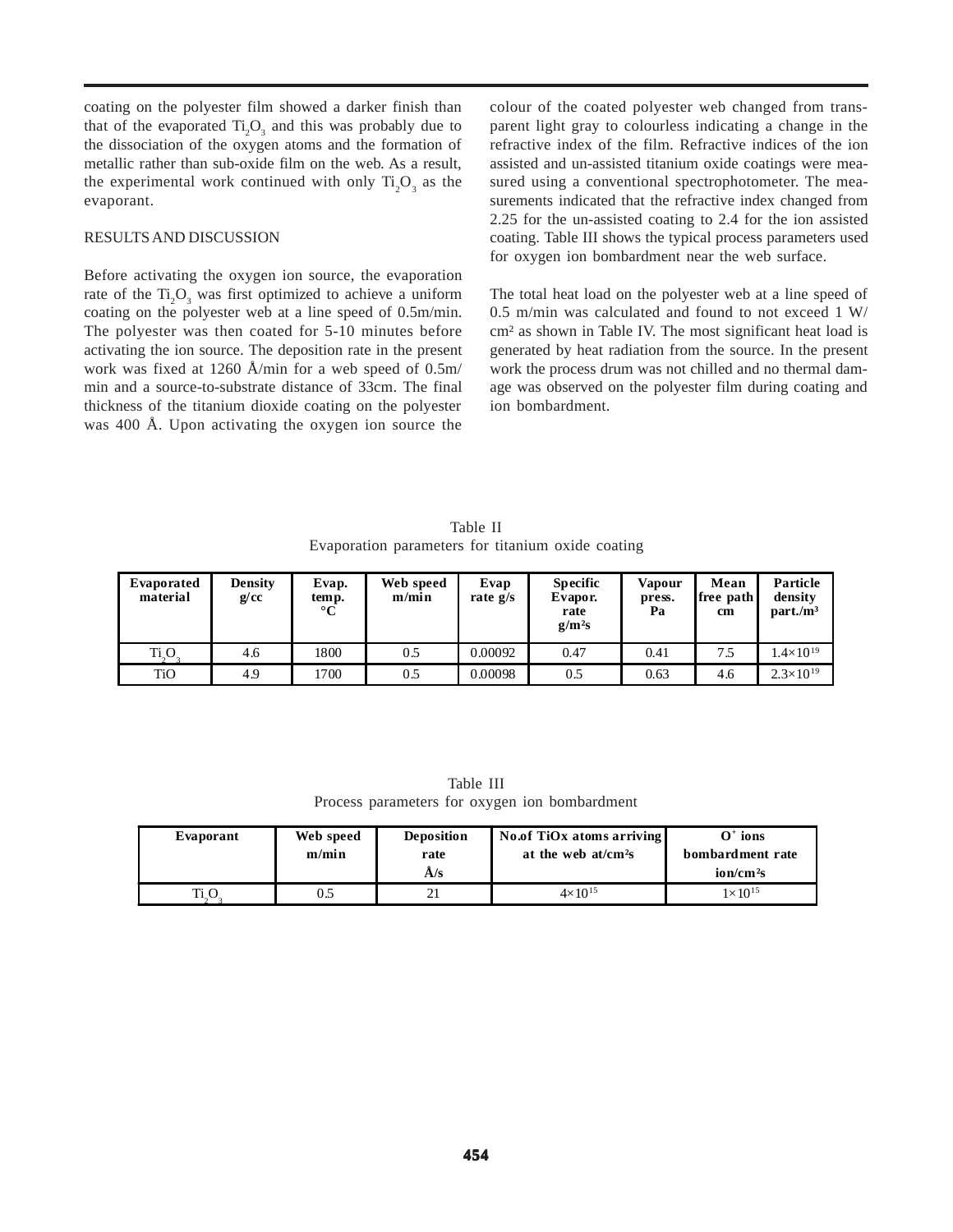| Source of heat load    | Heat load on web<br>$W/cm^2$ | <b>Comment</b>                                                                                                                                                                                                                                                  |
|------------------------|------------------------------|-----------------------------------------------------------------------------------------------------------------------------------------------------------------------------------------------------------------------------------------------------------------|
| Film condensation      | 0.004                        | Deposition rate $=2.1$ nm/s                                                                                                                                                                                                                                     |
|                        |                              | Web speed $=0.5$ m/s                                                                                                                                                                                                                                            |
| Chemical reaction      | 0.0014                       | Assuming 10% dissociation rate                                                                                                                                                                                                                                  |
| Heat radiation         | 0.76                         | Assuming $\varepsilon = 0.5$ , $\gamma = 0.15$ , T= 1840°C<br>Ion energy= $100 \text{ eV}$<br>Ion current density = $2 \text{ mA/cm}^2$<br>Maximum temperature difference on web = $96^{\circ}$ C (assuming heat transfer coefficient = 100 W/m <sup>2</sup> K) |
| Oxygen ion bombardment | 0.2                          |                                                                                                                                                                                                                                                                 |

Table IV Thermal load on polyester film during evaporation of  $Ti<sub>2</sub>O<sub>3</sub>$ 

For a deposition rate of 21 Å/sec the total number of oxide atoms arriving at the substrate was  $4\times10^{15}$  atom/cm<sup>2</sup> sec [Table 3]. At a line speed of 0.5m/minute the polyester surface was exposed to the plasma for a period of 18sec. The oxygen ion density near the web surface was 1mA/cm² which is equivalent to  $1\times10^{-15}$  ion/cm<sup>2</sup>sec. Thus, the deposited coating required a lower number of oxygen ions than expected [7] to obtain a stoichiometric structure with a refractive index of 2.4 when  $Ti_2O_3$  was used.

It is possible therefore, to speculate that when TiO is used as a starting material more oxygen ions would be required to replace the dissociated atoms and to obtain a refractive index of 2.4. This would require an ion gun with a higher current density or the gun could be located closer to the web. However, this may generate more heat and cause damage to the plastic web.



Figure 3. AFM pictures of titanium oxide films deposited on polyester at oxygen current density of 0.3 mA/cm<sup>2</sup>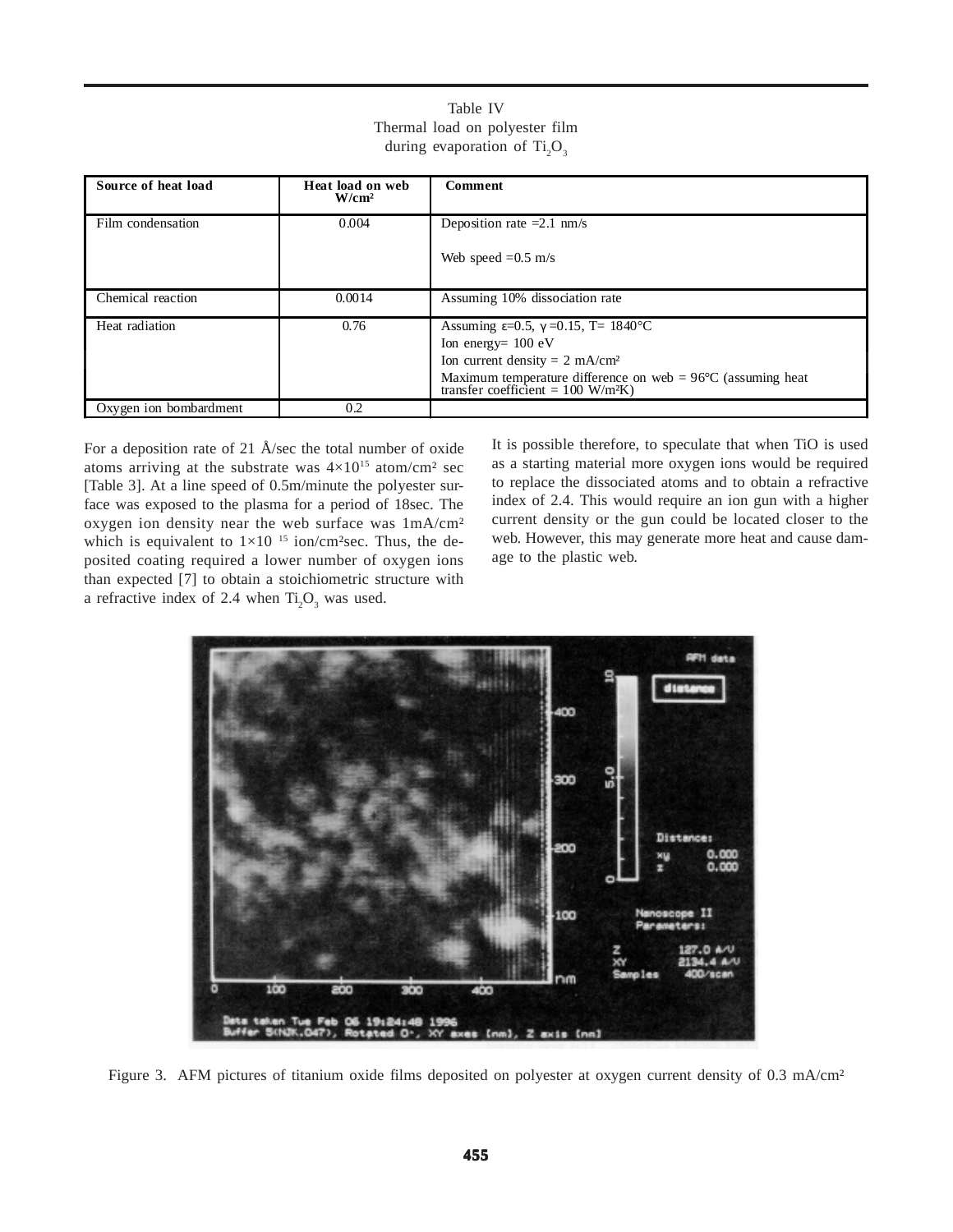

Figure 4. AFM pictures of titanium oxide films deposited on polyester at oxygen current density of 1 mA/cm<sup>2</sup>

The structure of the thin deposited film was investigated using Atomic Force Microscopy (AFM). This technique allows observation at a microscopic level of the surface of insulating materials [13]. Figures  $3 \& 4$  show the structure of 400 Å thick  $\text{TiO}_2$  coating deposited on polyester at oxygen ion current densities of 0.3 and 1mA/cm² respectively.

It can be seen that as the oxygen ion current density increases from 0.3m to 1 mA/cm², the grain size increases from 30nm to 200nm. This may be due to the formation of polycrystalline film as a result of ion bombardment at higher current density.

## **CONCLUSIONS**

The results presented in this work show that oxygen IAD of thermally evaporated titanium oxide on polyester produced films with a refractive index of 2.4. When  $Ti_2O_3$  is used as a starting material a relatively lower number of oxygen ions to the number of deposited atoms is required. Furthermore, the grain size of the deposited titanium dioxide film increases as the oxygen ion current density increases. This new process can safely produce optical coatings on temperature sensitive substrates such as plastic films.